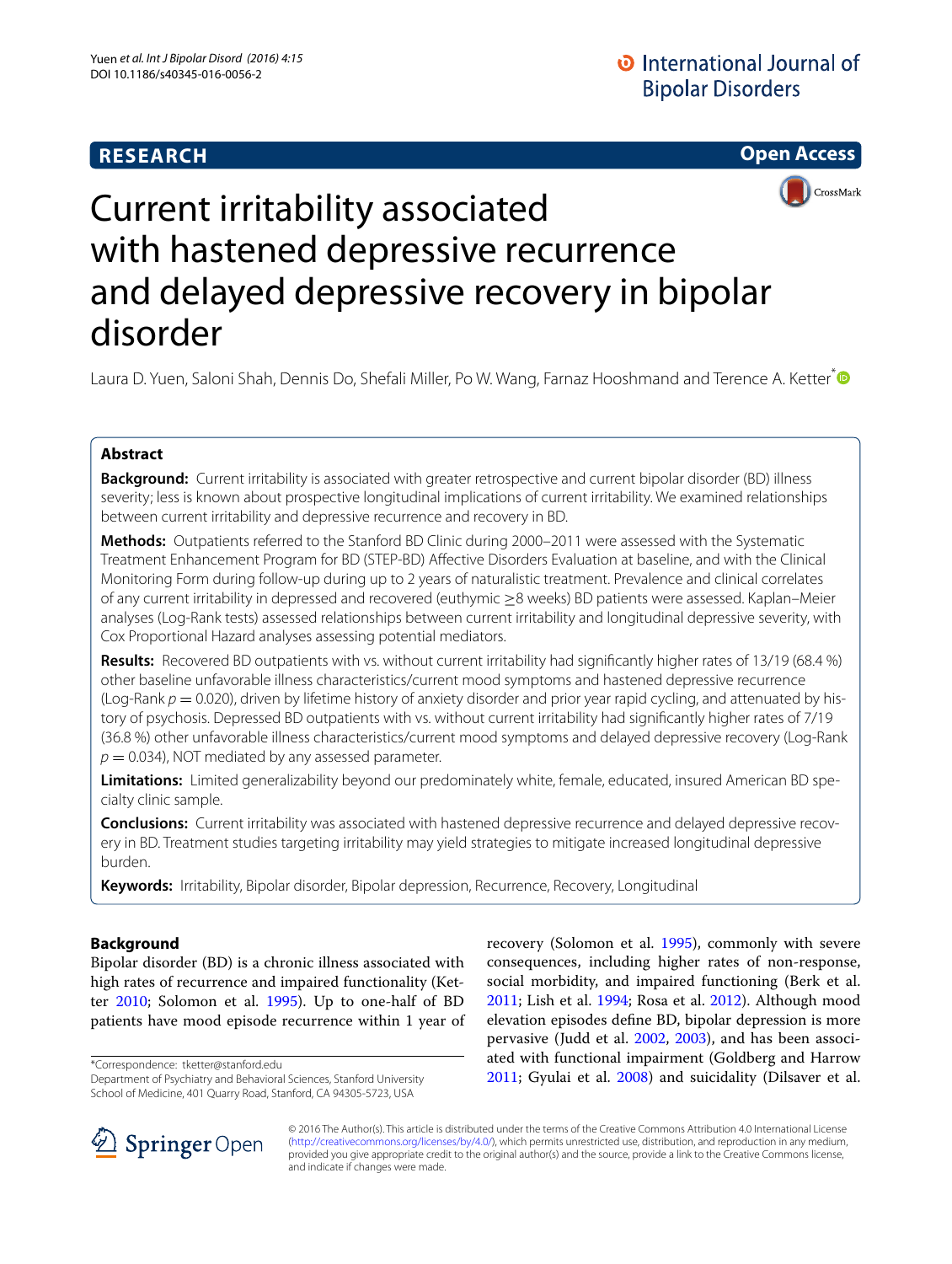[1997](#page-7-9); Suttajit et al. [2013](#page-7-10)), with the latter present in almost four fifths of depressed patients (Dilsaver et al. [1997](#page-7-9)). Notably, even subsyndromal depressive symptoms can undermine function (Altshuler et al. [2006;](#page-7-11) Goldberg and Harrow [2011\)](#page-7-7). In addition, bipolar depression negatively impacts BD illness course; with illness severity worsening with recurrent episodes, independent of treatment (Maj et al. [1992\)](#page-7-12).

Previous studies have demonstrated current irritability to be both highly prevalent and indicative of worse illness severity in acute bipolar depression. Irritability is a core symptom of depression in children and adolescents (but not in adults) (American Psychiatric Association [2013](#page-7-13)), and is present in up to three quarters of depressed BD patients (Winokur et al. [1969](#page-7-14)). Current irritability has been associated with multiple unfavorable illness characteristics in bipolar depression, including earlier onset age and higher rates of suicidal ideation, axis I comorbidity, atypical depressive features, and depressive mixed states (Balázs et al. [2006](#page-7-15); Benazzi and Akiskal [2005;](#page-7-16) Benazzi et al. [2004](#page-7-17)). Additionally, current irritability appears closely related to current anxiety and lifetime history of anxiety disorder in BD (Yuen et al. [2016\)](#page-7-18).

The negative longitudinal impact of current mood symptoms is well established (Maj et al. [2003](#page-7-19); Perlis et al. [2006\)](#page-7-20). Residual affective symptoms (which may be related to irritability) in recovered patients predicted hastened episode recurrence (Perlis et al. [2006\)](#page-7-20). Also, among depressed bipolar I disorder patients, those with agitation (over half of whom had irritability) compared to those without agitation (only 15 % of whom had irritability) had significantly delayed depressive recovery (Maj et al. [2003\)](#page-7-19). However, the association between current irritability and bipolar course requires further examination. In this prospective study, we examined longitudinal relationships between current irritability and depressive recurrence and recovery in bipolar disorder patients.

#### **Methods**

Outpatients referred to the Stanford Bipolar Disorder Clinic from 2000 to 2011 were assessed using the Systematic Treatment Enhancement Program for BD (STEP-BD) Affective Disorders Evaluation (Sachs et al. [2002,](#page-7-21) [2003](#page-7-22)), which included the structured clinical interview for the fourth edition of the diagnostic and statistical manual of mental disorders (SCID for DSM-IV) (First et al. [1997](#page-7-23)) mood disorders module and the Clinical Global Impression for Bipolar Disorder-Overall Severity (CGI-BP-OS) score (Spearing et al. [1997\)](#page-7-24). The Mini International Neuropsychiatric Interview (MINI) (Sheehan et al. [1998](#page-7-25)) was also performed to confirm bipolar and comorbid psychiatric disorder diagnoses. Patients were followed prospectively for up to 2 years, while receiving naturalistic treatment with a monthly modal visit frequency. The Clinical Monitoring Form (CMF) (Sachs et al. [2002](#page-7-21)) was used to assess clinical status at each follow-up visit. The Stanford University Administrative Panel on Human Subjects approved the STEP-BD protocol, as well as the subsequent similar Assessment, Monitoring, and Centralized Database protocol specific to Stanford University. Both protocols conformed to the standards of the Helsinki Declaration of 1975, and all subjects provided verbal and written informed consent before participating in the study.

Current irritability was assessed based on patient recall of the number of days among the 10 days prior to enrollment during which they experienced any irritability on the STEP-BD Affective Disorders Evaluation. For the primary analysis, we examined current irritability dichotomized according to the presence or absence of any irritability. For secondary analyses, we examined current irritability dichotomized according to the presence or absence of irritability for at least four and at least seven of the prior 10 days.

Trained medical and research staff collected data on 6 demographic parameters and 19 illness characteristics/current mood symptoms. The demographic parameters assessed were: (A) age (in years), (B) gender, (C) race/ethnicity, (D) education, (E) marital status, and (F) employment status. The illness characteristics/current mood symptoms assessed were: (1) lifetime anxiety disorder; (2) lifetime alcohol/substance use disorder; (3) lifetime eating disorder; (4) lifetime personality disorder; (5) bipolar II disorder; (5A) lifetime psychosis (which is very commonly associated with Bipolar I disorder); (5B) lifetime prior psychiatric hospitalization (which is also very commonly associated with bipolar I disorder); (6) ≥one first degree relative with mood disorder; (7) onset age (in years); (8) childhood (age <13 years) onset; (9) illness duration (in years); (10) Long illness duration  $(\geq 15 \text{ years})$ ; (11) episode accumulation ( $\geq 10$  prior mood episodes); (12) lifetime suicide attempt; (13) rapid cycling in prior year; and (14) CGI-BP-OS; as well as current (i.e., any in the prior 10 days) (15) sadness; (16) anhedonia; (17) euphoria; (18) irritability; and (19) anxiety.

Statistical analyses were performed using Statistical Package for the Social Sciences (SPSS) Version 23.0 software (IBM Corp.; Armonk, NY, USA) on an Apple MacBook Air computer (Apple Corporation, Cupertino, CA, USA). Prevalence and clinical correlates of current irritability were examined in currently recovered (i.e., euthymic  $\geq$ 8 weeks) and currently depressed (i.e., with a current major depressive episode) patients. Analytical statistics included Fisher's Exact test comparisons of categorical data and independent-sample *t* test comparisons of continuous variables. In addition, binary logistic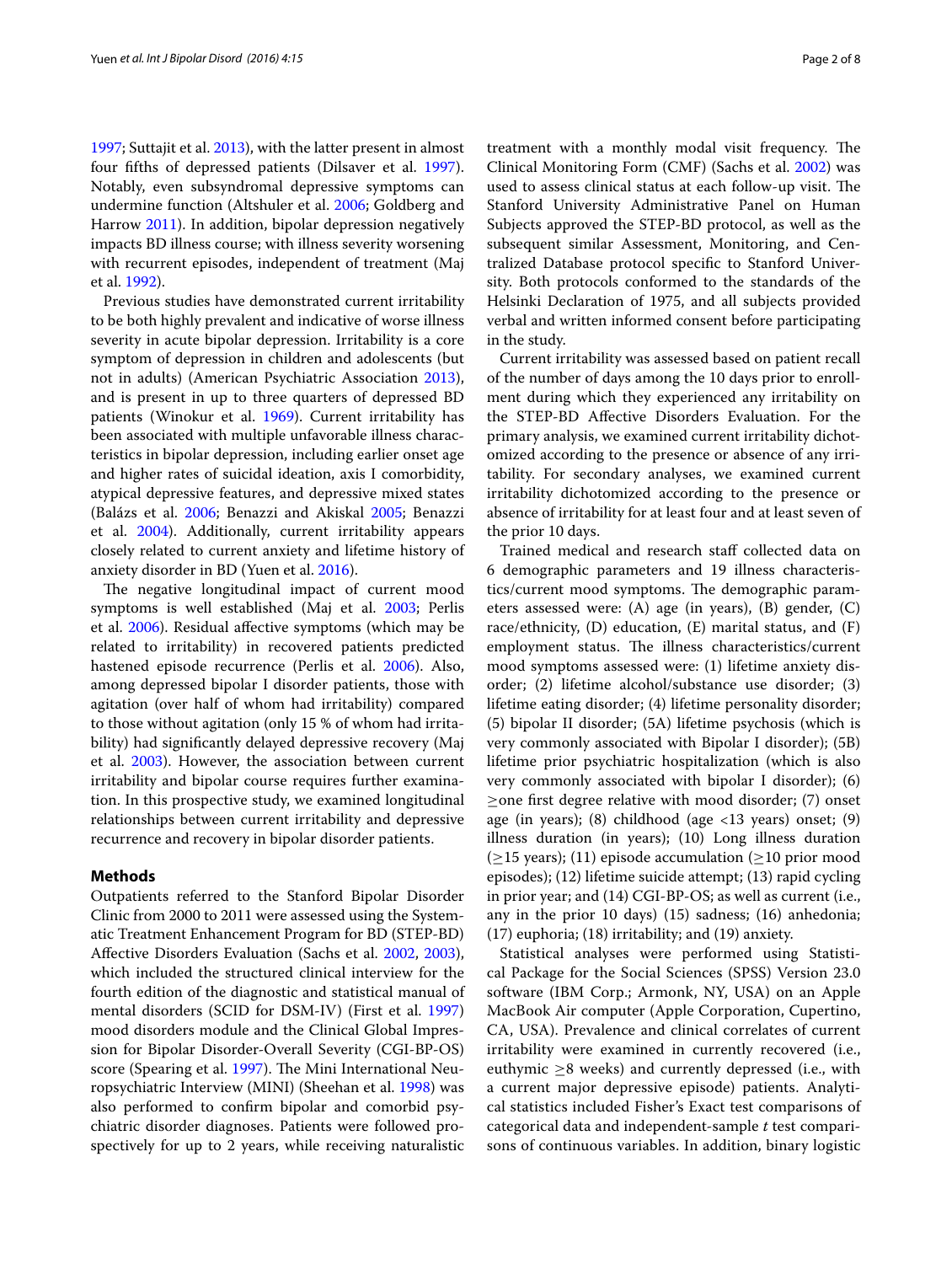regression was used to adjust for potential confounding variables. Primary longitudinal analyses consisted of Kaplan–Meier survival analyses (Log-Rank tests), which compared times to depressive recurrence and recovery in patients with and without current irritability. We used the standard approaches of censoring patients with mood elevation prior to depressive recurrence in assessing time to depressive recurrence, and censoring patients with depressive prior to mood elevation recurrence in assessing time to mood elevation recurrence (Perlis et al. [2006\)](#page-7-20). Secondary analyses included Cox proportional hazard analyses [hazard ratios (HRs) and 95 % confidence intervals (CIs)] of depressive recurrence and recovery, as well as of potential mediators of statistically significant longitudinal depressive illness severity findings. To select parameters for entry into mediator models, univariate Cox proportional hazard analyses were performed for all statistically significant clinical correlates of current irritability. Parameters with *p* < 0.05 were entered into a forward stepwise procedure, and covariates were included in the model if *p* < 0.05. Additionally, Cox proportional hazard analyses with timedependent covariates were used to further characterize associations between current irritability and depressive recurrence and recovery. We used a two-tailed significance threshold with  $p < 0.05$ , with no correction for multiple comparisons.

#### **Results**

Table [1](#page-3-0) includes demographics, illness characteristics, and current mood symptoms of currently recovered and currently depressed patients, stratified by the presence or absence of any current irritability. In our overall sample of 503 outpatients with bipolar I disorder or bipolar II disorder, 105 (20.9 %) were currently recovered and 153 (30.4 %) were currently depressed. The prevalence of current irritability was nearly twice as high among currently depressed (68.6 %) vs. recovered (36.2 %,  $\chi^2 = 31.4$ , *df* = 1, *p* < 0.0001) patients.

## **Demographics and illness characteristics/current mood symptoms in recovered patients with vs. without current irritability**

Among recovered patients, the presence compared to the absence of current irritability was significantly less common (36.2 vs. 63.8 % had and lacked current irritability, respectively, binomial test  $p < 0.0001$ ). Nevertheless, recovered patients with vs. without current irritability had significantly higher rates lifetime anxiety (60.5 vs. 38.8 %,  $\chi^2 = 4.6$ ,  $df = 1$ ,  $p = 0.042$ ) and alcohol/substance use (71.1 vs. 38.8 %,  $\chi^2 = 10.1$ ,  $df = 1$ ,  $p = 0.002$ ) disorder, bipolar II disorder (57.9 vs. 28.4 %,  $\chi^2 = 8.9$ ,  $df = 1$ ,  $p = 0.004$ ), having  $\geq$  one first degree relative with a mood disorder (63.2 vs. 37.3 %,  $\chi^2 = 6.5$ ,  $df = 1$ ,  $p = 0.015$ ), episode accumulation (>10 prior episodes, 66.7 vs. 42.4 %,  $\chi^2 = 5.0$ ,  $df = 1$ ,  $p = 0.031$ ), lifetime suicide attempt (44.4) vs. 16.7 %,  $\chi^2 = 9.2$ ,  $df = 1$ ,  $p = 0.004$ ), prior year rapid cycling (18.9 vs. 4.8 %,  $\chi^2 = 5.1$ ,  $df = 1$ ,  $p = 0.037$ ), current sadness (31.6 vs. 11.9 %,  $\chi^2 = 6.1$ ,  $df = 1$ ,  $p = 0.020$ ), anhedonia (23.7 vs. 9.0 %,  $\chi^2 = 4.3$ ,  $df = 1$ ,  $p = 0.047$ ), euphoria (34.2 vs. 1.5 %,  $\chi^2 = 22.5$ ,  $df = 1$ ,  $p < 0.0001$ ), irritability (by definition 100.0 vs. 0.0 %,  $\chi^2 = 105.0$ ,  $df = 1, p < 0.0001$ ), and anxiety (57.9 vs. 23.9 %,  $\chi^2 = 12.2$ ,  $df = 1, p = 0.0007$ , as well as earlier onset age  $(17.0 \pm 8.4)$ vs. 20.8  $\pm$  8.9,  $t = -2.2$ ,  $df = 102$ ,  $p = 0.034$ ) and worse (higher) CGI-BP-OS  $(2.6 \pm 0.6 \text{ vs. } 1.9 \pm 0.8, t = 4.7,$  $df = 103$ ,  $p < 0.001$ ) (Table [1\)](#page-3-0). Although current irritability was inversely associated with history of psychosis  $(31.6 \text{ vs. } 55.2 \text{ %}, \chi^2 = 5.5, df = 1, p = 0.025)$  and prior psychiatric hospitalization (31.6 vs. 55.2 %,  $\chi^2 = 5.5$ ,  $df = 1$ ,  $p = 0.025$ , both of these relationships were mediated by the association of bipolar II subtype with current irritability. In contrast, no assessed demographic parameter and no other illness characteristic in Table [1](#page-3-0) were significantly associated with current irritability among recovered patients.

## **Demographics and illness characteristics/current mood symptoms in depressed patients with vs. without current irritability**

Among currently depressed patients, presence compared to absence of current irritability was significantly more common (68.6 vs. 31.4 % had and lacked current irritability, respectively, binomial test  $p < 0.0001$ ). Current irritability was significantly associated with higher rates of lifetime anxiety disorder (84.8 vs. 60.4 %,  $\chi^2 = 11.1, df = 1, p = 0.002$ ), bipolar II disorder (69.5) vs. 43.8 %,  $\chi^2 = 9.2$ ,  $df = 1$ ,  $p = 0.004$ ), having  $\ge$ one first degree relative with a mood disorder (65.7 vs. 45.8 %,  $\chi^2 = 5.4$ ,  $df = 1$ ,  $p = 0.022$ ), episode accumulation ( $\geq$ 10 prior mood episodes, 78.1 vs. 58.7 %,  $\chi^2$  = 5.8, *df* = 1, *p* = 0.027), and current euphoria (34.3 vs. 14.6 %,  $\chi^2$  = 6.3, *df* = 1, *p* = 0.012), irritability (by definition 100.0 vs. 0.0 %,  $\chi^2$  = 153.0,  $df$  = 1,  $p$  < 0.0001), and anxiety (86.7) vs. 68.8 %,  $\chi^2 = 6.9$ , df = 1,  $p = 0.014$ ), as well as earlier onset age  $(15.6 \pm 6.3 \text{ vs. } 20.5 \pm 9.5, t = -3.8, df = 151,$  $p$  < 0.00[1](#page-3-0)) (Table 1). The inverse relationship between current irritability and prior psychiatric hospitalization  $(21.0 \text{ vs. } 37.5 \%, \chi^2 = 4.7, df = 1, p = 0.047)$  was mediated by the association of bipolar II subtype with current irritability. In addition, although current irritability was significantly associated with a lower rate of having a college degree (38.1 vs. 66.7 %,  $\chi^2 = 10.8$ ,  $df = 1$ ,  $p = 0.002$ ), all significant findings in Table [1](#page-3-0) remained so after adjusting for education. In contrast, no other assessed demographic parameter and no other illness characteristic in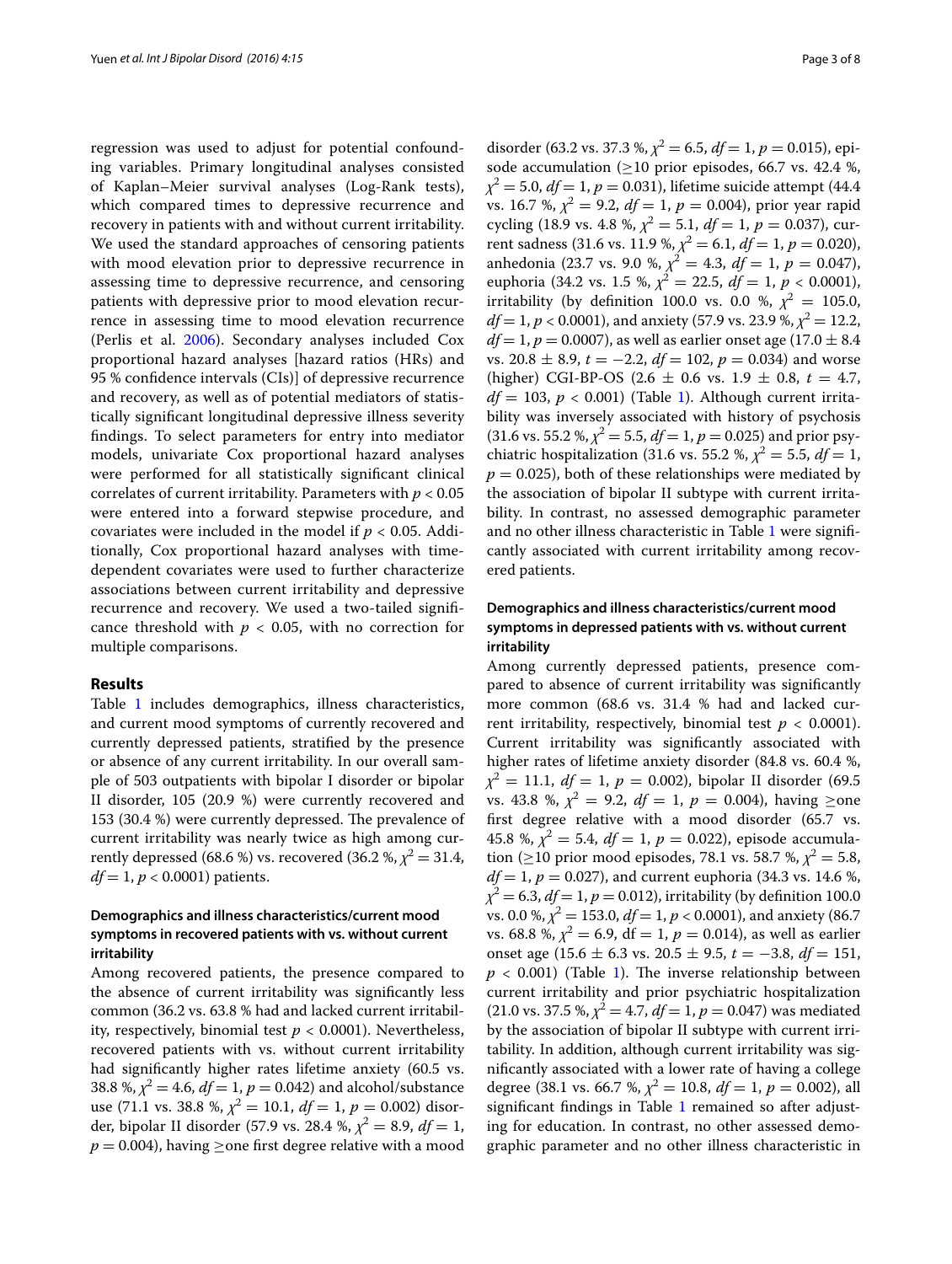|                                                      | <b>Currently recovered</b>  |                         | <b>Currently depressed</b>  |                         |
|------------------------------------------------------|-----------------------------|-------------------------|-----------------------------|-------------------------|
|                                                      | <b>Current irritability</b> | No current irritability | <b>Current irritability</b> | No current irritability |
| N(%                                                  | 38 (36.2)****               | 67(63.8)                | 105 (68.6)****              | 48 (31.4)               |
| Demographics                                         |                             |                         |                             |                         |
| A. Age (years, mean $\pm$ SD)                        | $36.3 \pm 14.0$             | $35.9 \pm 13.6$         | $35.5 \pm 13.2$             | $37.8 \pm 14.0$         |
| B. Female (%)                                        | 60.5                        | 52.2                    | 65.7                        | 52.1                    |
| C. Caucasian (%)                                     | 69.4                        | 80.3                    | 87.6                        | 85.4                    |
| D. College degree (%)                                | 64.9                        | 61.5                    | 38.1**                      | 66.7                    |
| E. Married (current, %)                              | 42.1                        | 33.3                    | 38.1                        | 35.4                    |
| F. Full-time employment (current, %)                 | 40.5                        | 30.3                    | 29.5                        | 17.0                    |
| Comorbid disorders (lifetime, %)                     |                             |                         |                             |                         |
| 1. Anxiety                                           | $60.5*$                     | 38.8                    | 84.8**                      | 60.4                    |
| 2. Alcohol/Substance Use                             | $71.1**$                    | 38.8                    | 59.0                        | 56.3                    |
| 3. Eating                                            | 10.5                        | 9.0                     | 21.9                        | 12.5                    |
| 4. Personality                                       | 10.5                        | 7.5                     | 18.1                        | 6.3                     |
| Other illness characteristics                        |                             |                         |                             |                         |
| 5. Bipolar II disorder (%)                           | $57.9**$                    | 28.4                    | $69.5***$                   | 43.8                    |
| 5A. Psychosis (lifetime, %)                          | 31.6                        | $55.2*$                 | 32.4                        | 43.8                    |
| 5B. Psychiatric hospitalization (lifetime, %)        | 31.6                        | $55.2*$                 | 21.0                        | $37.5*$                 |
| 6. $\geq$ One 1° degree relative w mood disorder (%) | $63.2*$                     | 37.3                    | $65.7*$                     | 45.8                    |
| 7. Onset age (years, mean $\pm$ SD)                  | $17.0 \pm 8.4*$             | $20.8 \pm 8.9$          | $15.6 \pm 6.3***$           | $20.5 \pm 9.5$          |
| 8. Childhood (age <13 years) onset (%)               | 21.6                        | 9.0                     | 26.7                        | 14.6                    |
| 9. Illness duration (years, mean $\pm$ SD)           | $20.2 \pm 16.1$             | $15.8 \pm 12.2$         | $19.5 \pm 13.8$             | $17.0 \pm 11.4$         |
| 10. Long illness duration (>15 years, %)             | 50.0                        | 46.8                    | 52.9                        | 54.2                    |
| 11. Episode accumulation (>10, lifetime, %)          | $66.7*$                     | 42.4                    | $78.1*$                     | 58.7                    |
| 12. Suicide attempt (lifetime, %)                    | $44.4***$                   | 16.7                    | 32.7                        | 37.5                    |
| 13. Rapid cycling (prior year, %)                    | $18.9*$                     | 4.8                     | 31.1                        | 25.0                    |
| 14. CGI-BP-OS (current, mean ± SD)                   | $2.6 \pm 0.6$ ***           | $1.9 \pm 0.8$           | $5.4 \pm 0.8$               | $5.3 \pm 0.6$           |
| Current mood symptoms (any in prior 10 days, %)      |                             |                         |                             |                         |
| 15. Sadness                                          | $31.6*$                     | 11.9                    | 89.5                        | 89.6                    |
| 16. Anhedonia                                        | $23.7*$                     | 9.0                     | 95.2                        | 93.8                    |
| 17. Euphoria                                         | 34.2****                    | 1.5                     | $34.3*$                     | 14.6                    |
| 18. Irritability                                     | $100.0***$                  | 0.0                     | $100.0***$                  | 0.0                     |
| 19. Anxiety                                          | 57.9***                     | 23.9                    | 86.7*                       | 68.8                    |

## <span id="page-3-0"></span>**Table 1 Demographics, illness characteristics, and current mood symptoms in recovered and depressed bipolar disorder outpatients with and without current irritability**

*CGI-BP-OS* clinical global impression for bipolar disorder-overall severity, *SD* standard deviation

 $p < 0.05$ , \*\*  $p < 0.01$ , \*\*\*  $p < 0.001$ , \*\*\*\*  $p < 0.0001$  with vs. Underline font indicates parameters with statistically significant relationships with current irritability. Italic font indicates parameters associated with bipolar I subtype. Missing data among recovered patients: 12.4 % for ≥10 prior episodes, 0.0–6.7 % for other parameters. Missing data among depressed patients: 7.2 % for ≥10 prior episodes, 0.0–1.3 % for other parameters

Table [1](#page-3-0) were significantly associated with current irritability among depressed patients.

## **Current irritability in relationship to time to and frequency of depressive recurrence**

Current irritability was significantly associated with hastened depressive recurrence (Log-Rank  $p = 0.020$ ) in 38 vs. 67 recovered patients with vs. without current irritability (Fig. [1\)](#page-4-0). Current irritability was also significantly associated with hastened depressive recurrence

using Cox Proportional Hazard analysis ( $HR = 2.1$ ; 95 % CI 1.1–4.2;  $p = 0.024$ ). Hastened depressive recurrence among patients with current irritability was driven by lifetime anxiety disorder (HR =  $3.8$ ; 95 % CI 1.6-9.1;  $p = 0.002$ ) and prior year rapid cycling (HR = 2.6; 95 %) CI 0.99-6.9;  $p = 0.052$ ), and attenuated by history of psychosis (HR = 0.38; 95 % CI 0.17–0.88; *p* = 0.023). The Kaplan–Meier estimated depressive recurrence rate was only non-significantly higher among patients with (58.9 %; 95 % CI 40.3–77.5 %) compared to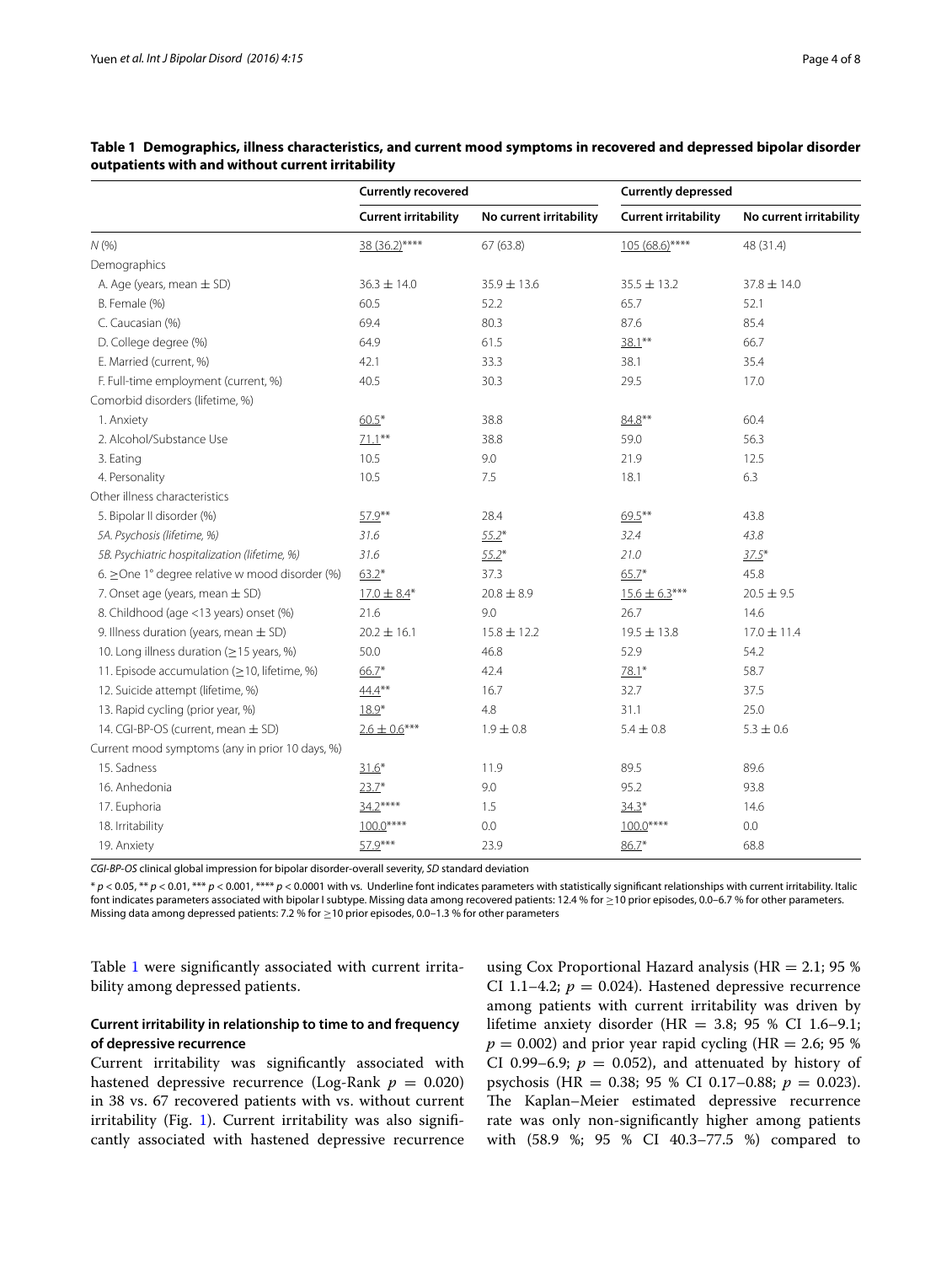

<span id="page-4-0"></span>without (42.2 %; 95 % CI 25.7–58.7 %) current irritability. Although recovered patients with compared to without current irritability overall had hastened depressive recurrence, as suggested by visual inspection of Fig. [1](#page-4-0), patients with current irritability had depressive recurrence significantly less often after compared to before day 180. In other words, current irritability's association with hastened depressive recurrence was significant up to 180 days (HR = 5.3; 95 % CI 2.0–3.6; *p* = 0.001), but became non-significant after 180 days ( $HR = 0.50$ ; 95 % CI 0.14–1.8;  $p = 0.29$ ). This appeared to contribute to the black (with current irritability) curve flattening and converging with the still declining gray (without current irritability) curve after 180 days (Fig. [1\)](#page-4-0).

In contrast, associations between current irritability and times to mood elevation recurrence (Log-Rank *p* = 0.18, HR = 0.48; 95 % CI 0.16–1.4; *p* = 0.19, in 38 vs. 67 recovered patients with vs. without current irritability, not illustrated) and any mood episode recurrence (Log-Rank *p* = 0.30, HR = 1.3; 95 % CI 0.78–2.3; *p* = 0.30, in 38 vs. 67 recovered patients with vs. without current irritability, not illustrated) were non-significant.

Upon examining current irritability thresholded for having occurred on at least four of the prior 10 days and at least seven of the prior 10 days, the relationships between current irritability and times to depressive recurrence were non-significant.

## **Current irritability in relationship to time to and frequency of depressive recovery**

Current irritability was significantly associated with delayed depressive recovery (Log-Rank  $p = 0.034$ ) in 105 vs. 48 depressed patients with vs. without current irritability (Fig. [2](#page-5-0)). Current irritability was also significantly associated with delayed depressive recovery using Cox Proportional Hazard analysis ( $HR = 0.62$ ; 95 % CI 0.39– 0.97;  $p = 0.034$ ). No other assessed parameter mediated the relationship between current irritability and delayed depressive recovery. Median time to recovery was more than twice as long among patients with current irritability (412 days; 95 % CI 295.3–528.7) compared to those without current irritability (184 days; 95 % CI 154.7–213.3). The Kaplan–Meier estimated 2-year overall depressive recovery rate was 83.0 %, and was very similar and only non-significantly lower among patients with (82.1 %; 95 % CI 71.9–92.3 %) vs. without (85.1 %; 95 % CI 71.0– 99.2 %) current irritability. As expected, the Kaplan– Meier estimated 1-year overall depressive recovery rate was lower, at only 57.2 %. Although depressed patients without compared to with current irritability overall took less than half as long to recover, as suggested by visual inspection of Fig. [2,](#page-5-0) patients without current irritability recovered significantly less often in the second compared to the first year. In other words, the relationship between current irritability and delayed depressive recovery was significant up to 360 days (HR = 0.47; 95 % CI 0.29–0.78;  $p = 0.004$ ), but became non-significant after 360 days (HR = 2.2; 95 % CI 0.53–9.8; *p* = 0.27). This appeared to contribute to the gray (without current irritability) curve flattening and converging with the still rising black (with current irritability) curve in the second year (Fig. [2\)](#page-5-0).

In addition, current irritability was significantly related to delayed recovery from any mood episode (Log-Rank *p* = 0.029, HR = 0.63; 95 % CI 0.41–0.96; *p* = 0.031, in 147 vs. 59 patients in a current mood episode with vs. without current irritability, not illustrated). However, the association between current irritability and time to mood elevation recovery (Log-Rank  $p = 0.35$ , HR = 0.57; 95 % CI 0.17–1.9;  $p = 0.36$ , in 42 vs. 11 manic/hypomanic/ mixed patients with vs. without current irritability, not illustrated) was non-significant.

Current irritability dichotomized for having occurred on at least four and seven of the prior 10 days was not and was significantly associated with delayed recovery from depression, respectively.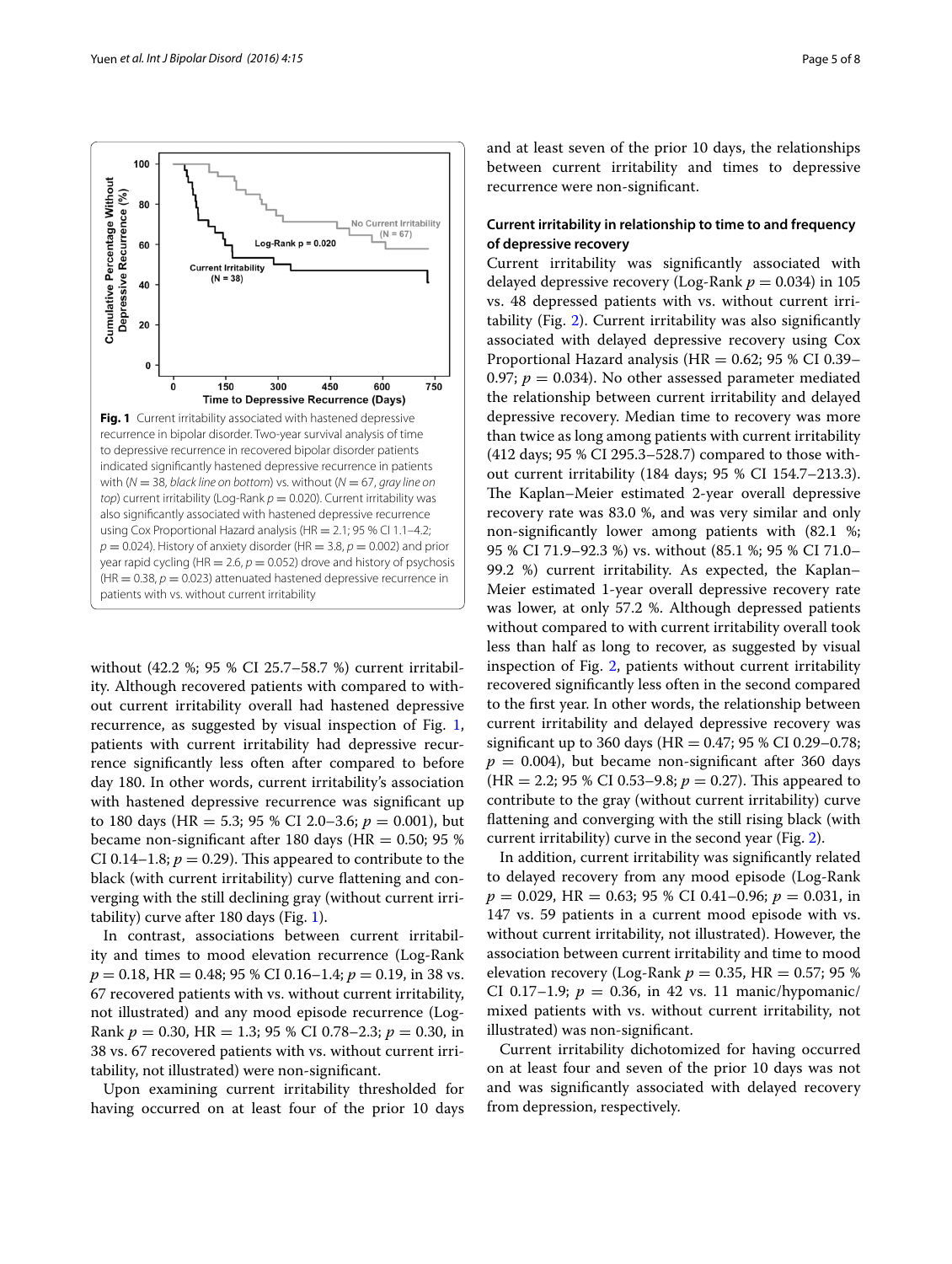while 57.2 and 83.0 % of our patients achieved recovery within one or 2 years, respectively.

The association between current irritability and hastened depressive recurrence suggests that irritability could have adverse longitudinal effects upon depressive recurrence similar to bipolar disorder residual mood symptoms considered in aggregate. Residual affective symptoms considered in aggregate not only predicted mood episode recurrence (Judd et al. [2008;](#page-7-28) Keller et al. [1992](#page-7-29); Perlis et al. [2006\)](#page-7-20), but also were associated with additional unfavorable illness characteristics, such as suicidal behavior and Axis I comorbidity (MacQueen et al. [2003](#page-7-30); Parmentier et al. [2012\)](#page-7-31). Furthermore, although irritability has been more extensively studied in the context of mania, hypomania, and mixed depression (Balázs et al. [2006](#page-7-15); Benazzi [2007;](#page-7-32) Benazzi and Akiskal [2003b](#page-7-33); Goldberg et al. [2009](#page-7-34); Winokur and Tsuang [1975](#page-7-35)), the impact of irritability during euthymia is becoming increasingly apparent (Parmentier et al. [2012](#page-7-31)). Our findings extend prior observations by suggesting that current irritability is associated with hastened depressive recurrence. Indeed, irritability may be similar to residual mood elevation symptoms considered in aggregate, as Perlis and associates found that residual mood elevation symptoms considered in aggregate (which can include irritability) predicted hastened depressive recurrence (Perlis et al. [2006](#page-7-20)).

Similarly, the relationship between current irritability and delayed depressive recovery indicated that irritability could have important longitudinal implications for acute bipolar depression. Although irritability does not currently count as one of the "non-overlapping" mood elevation symptoms towards depression with mixed features in adults (American Psychiatric Association [2013](#page-7-13)), previous studies have demonstrated that irritability is highly prevalent in, and is independently related to, mixed depression, which in turn can entail delayed recovery (Balázs et al. [2006;](#page-7-15) Benazzi and Akiskal [2003a](#page-7-36), [2005](#page-7-16); Pae et al. [2012](#page-7-37); Perugi et al. [2015\)](#page-7-38).

The relationships between current irritability and both depressive recurrence and depressive recovery are consistent with the possibility of a particularly strong connection between current irritability and longitudinal depressive burden. Shah and associates found that current irritability was the only assessed parameter to be significantly associated with not only depressive recurrence but also depressive recovery (Shah et al. [2016](#page-7-39) in review). Thus, although current irritability is robustly related to current anxiety (Yuen et al. [2016](#page-7-18)), the former may prove to be an even stronger predictor of delayed depressive recovery. Clearly, there is a need for additional study of the role of current irritability in longitudinal depressive severity.

## <span id="page-5-0"></span>**Discussion**

In this prospective study, we found that current irritability had statistically significant associations with both hastened depressive recurrence and delayed depressive recovery. Whereas the relationship between current irritability and hastened depressive recurrence was driven by history of anxiety disorder and prior year rapid cycling, and attenuated by history of psychosis, that between current irritability and delayed depressive recovery was not significantly mediated by any other assessed parameter. The unfavorable relationship between current irritability and illness severity may have been even more robust among currently recovered vs. currently depressed patients, considered not only at baseline (significantly associated with 68.4 vs. 36.8 % unfavorable illness characteristics/current mood symptoms) but also possibly longitudinally (depressive recurrence hastened with  $p = 0.020$  vs. depressive recovery delayed with  $p = 0.034$ .

Our rates of depressive recurrence and recovery were comparable to those found in other studies. A review of naturalistic studies with 2–2.5 years of follow-up determined a mean depressive recurrence rate of 55.7 % (Vazquez et al.  $2015$ ), as compared to 48.2 % within 2 years in the current study. Moreover, a prior study by Otto et al. reported that 58.4 % of patients recovered from bipolar depression within 1 year (Otto et al. [2006](#page-7-27)),

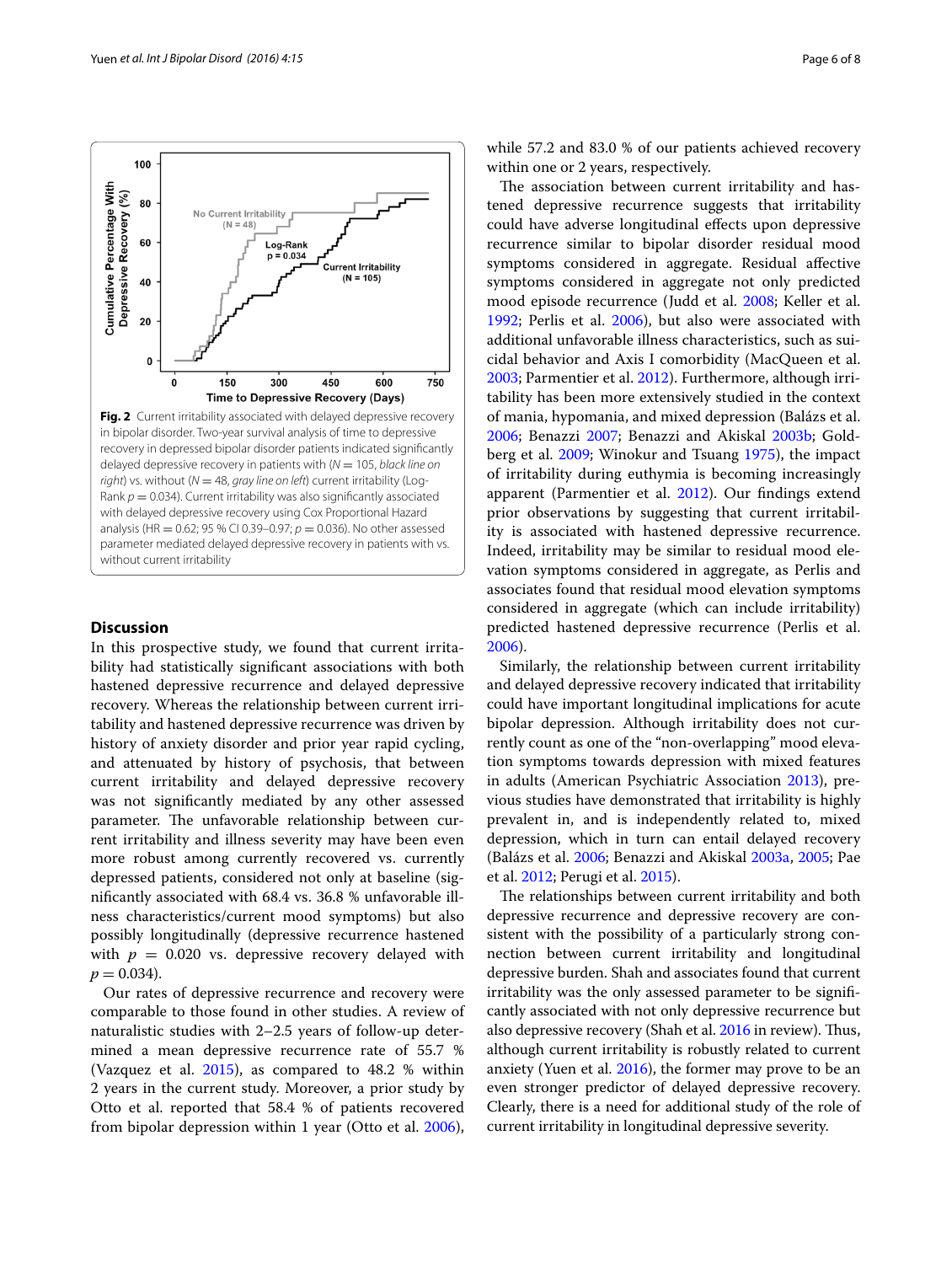For example, further studies are needed to determine the direction of causality in the associations between current irritability and hastened depressive recurrence and delayed depressive recovery. Treatment studies targeting irritability could assess its effect on bipolar course. Although this relationship remains to be examined in more detail, prior studies have indicated that adjunctive quetiapine (Sokolski and Denson [2003\)](#page-7-40) and adjunctive gabapentin (Vieta et al. [2000](#page-7-41)) can relieve not only depressive symptoms but also irritability. In addition, studies are needed to further characterize the contributions of lifetime history of anxiety disorder, prior year rapid cycling, and lifetime history of psychosis to the relationship between current irritability and depressive recurrence. Lifetime history of anxiety disorder may be of particular interest, as studies have demonstrated it to be robustly associated with both current irritability (Yuen et al. [2016](#page-7-18)) and depressive recurrence (Shah et al. [2016](#page-7-39) in review).

Our study has the strengths of assessing relationships between current irritability and not only hastened depressive recurrence but also delayed depressive recovery, using validated instruments to assess diagnosis and longitudinal course, and having substantial numbers of both well-characterized recovered  $(N = 105)$  and depressed  $(N = 153)$  BD patients. In addition, our current irritability hastening depressive recurrence finding was not merely the result of subsequent mood elevation episodes leading to depression, as patients with subsequent manic, hypomanic, and mixed episodes were censored.

Limitations of this study include the use of a sample referred to a suburban Northern California BD specialty clinic, limiting the generalizability of our findings in our relatively affluent, well educated but relatively underemployed, predominantly female sample of BD patients with medical insurance. Moreover, our study was limited by: (1) the absence of use of a validated reliable irritability rating scale (e.g., the Buss-Durkee hostility inventory); (2) the lack of determination of the mechanism(s) of loss of statistical significance (ranging from reduced reliability to reduced statistical power) when increasing the threshold for current irritability from any to 4 or 7 days; (3) the possibility that mild mixed depressive symptoms could have been detected as current irritability and hence contributed to poorer prognosis—indeed in the entire sample, current irritability was associated with subsyndromal depressive symptoms (Yuen et al. [2016\)](#page-7-18); and (4) the absence of use of a temperament assessment, limiting insight into character and pre-morbid functioning. Additionally, our sample size, though substantial, had insufficient statistical power to be able

to adequately assess relationships between current irritability and times to mood elevation recurrence/recovery. Furthermore, mood episode episode/recovered status duration prior to enrollment was not included in our analyses of mood episode recurrence and recovery. Another limitation is the open naturalistic treatment design, in which patients received diverse uncontrolled (albeit guideline-informed, measurement- and evidencebased) therapies. Finally, we did not correct for multiple comparisons, which particularly limited interpretation of findings with *p* values between 0.05 and 0.01. However, this liberal statistical approach increased assay sensitivity with respect to our ability to detect relationships between current irritability and depressive recurrence and recovery.

Nevertheless, we contend that our observation of associations between current irritability and hastened depressive recurrence as well as delayed depressive recovery suggests that irritability may be an important indicator of longitudinal depressive burden in BD. Given the worse outcomes associated with bipolar depression and irritability, further examination of these relationships is warranted to better understand their mechanisms and clinical implications.

#### **Abbreviations**

BD: bipolar disorder; CGI-BP-OS: clinical global impression for bipolar disorderoverall severity; CI: confidence interval; CMF: clinical monitoring form; df: degrees of freedom; HR: hazard ratio; MINI: Mini International Neuropsychiatric Interview; SCID for DSM-IV: structured clinical interview for the fourth edition of the diagnostic and statistical manual of mental disorders; SD: standard deviation; SPSS: statistical package for the social sciences; STEP-BD: systematic treatment enhancement program for bipolar disorder.

#### **Authors' contributions**

LY and Drs. SM and TAK designed the study. Drs. SM, PWW, and TAK assessed the patients. LY, SS, DD, and Dr. FH constructed the electronic database. LY, SS, DD, and Drs. SM, FH, and PWW performed the data analyses. LY wrote the first draft of the manuscript. All authors read and approved the final manuscript.

#### **Acknowledgements**

These data were presented at the 169th Annual Meeting of the American Psychiatric Association, Atlanta, Georgia, May 13–17, 2016.

#### **Competing interests**

L Yuen, S Shah, P Wang, F Hooshmand: none. S Miller: *Research;* Merck and Company; Sunovion, Inc. T Ketter: *Consultant*; AstraZeneca Pharmaceuticals LP, Bristol-Myers Squibb Company, Cephalon, Inc., Eli Lilly and Company, GlaxoSmithKline, Pfizer, Inc., Astellas Pharmaceuticals, Merck & Co, Inc., Sepracor, Inc., Johnson & Johnson. *Honoraria*; Abbott Laboratories, GlaxoSmithKline, Otsuka Pharmaceuticals. *Research;* AstraZeneca Pharmaceuticals LP, Cephalon, Inc., Eli Lilly and Company, Pfizer, Inc., Sepracor, Inc. (via Quintiles, Inc.). *Employee/ Stock;* Janssen Pharmaceuticals/Johnson & Johnson (spouse).

#### **Funding sources**

Research supported by the Pearlstein Family Foundation, the Mitchell Foundation, and the Holland Foundation. No pharmaceutical company funding.

Received: 17 June 2016 Accepted: 13 July 2016Published online: 30 July 2016